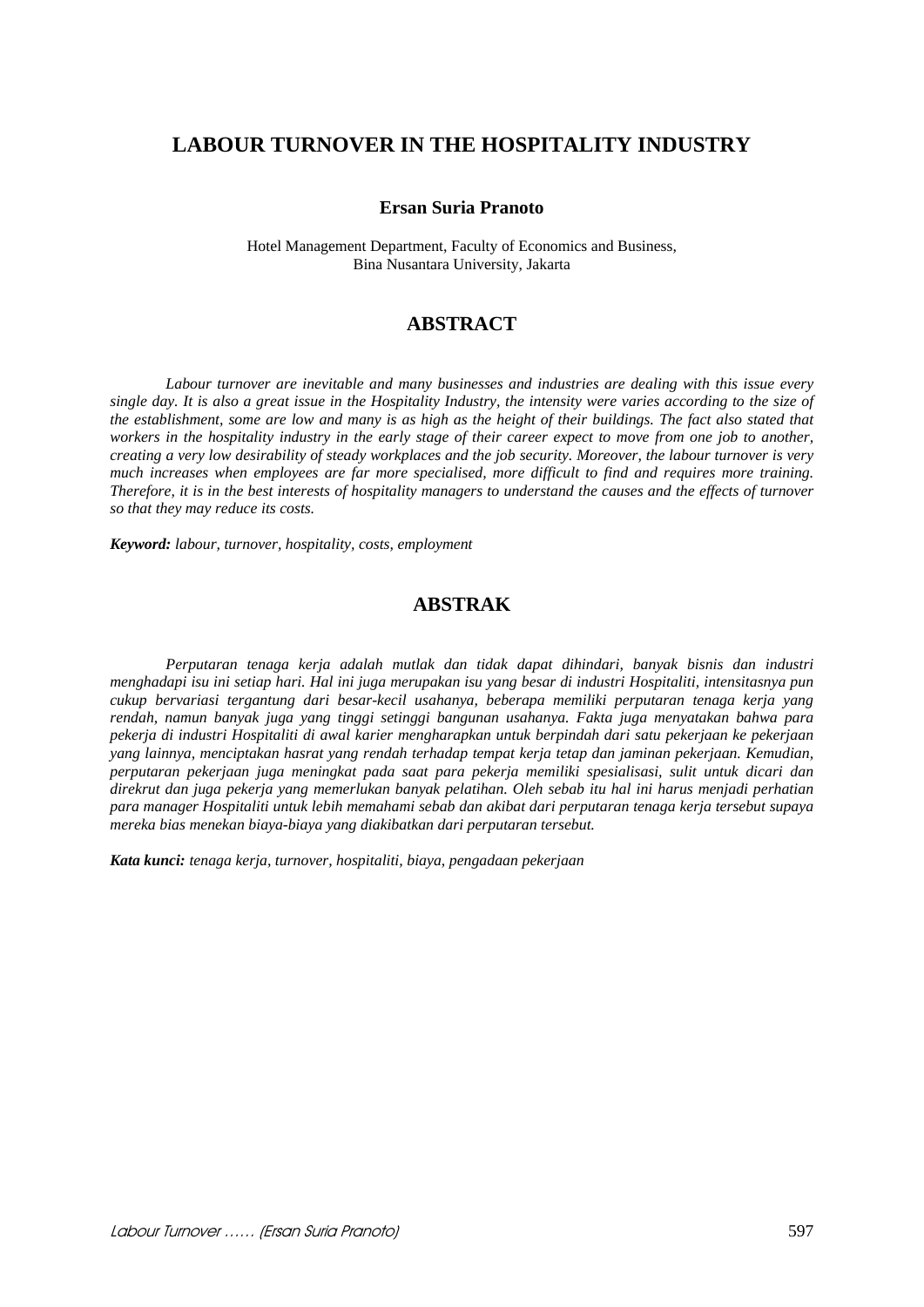### **INTRODUCTION**

Every industry throughout the world has to deal with the labor turnover in its company. Labor turnover plays a significant role in keeping the company financially stable; In addition, the financial consequences of all kinds of labor turnover are quite similar in every industry, included in the hospitality industry. Additionally, in the hospitality industry has been found that there is some evidence to suggest that turnover varies by size of the company.

Labor turnover practically measures the movement of workers who goes in and out of employment within a particular company. Furthermore, concerning the interest and issue in measuring such movement take place only when working for an employer become the norm. Typically, labor turnover measured in term of the separation rate (layoffs, quits, and discharges). According to Lee-Ross (1999), "turnover can take several forms are as follow: functional or dysfunctional, voluntary or involuntary, avoidance or unavoidable. The financial consequences of all kinds of labor turnover are quite similar in every industry, included in hospitality industry".

## **METHODS**

This article will discuss the cause of labor turnover both in general and in particular, and systematically analyze the method to reduce the labor turnover and the effect to the company, also the tangible and intangible costs which associated with turnover that are exorbitant and continually increasing. The complexities in dealing with labor turnover make the discussion about it interesting and challenging. The company's policies and the manager action so-called 'appropriate course of action' considering the turnover issues have to be perfect and also in the perfect situation. The issue of labor turnover is major in every business, the managerial considerable time is required to cope with it.

# **RESULTS AND DISCUSSIONS**

### **Labour Turnover**

Definition: "Labour turnover is defined as the movement of people into and out of an organisation. It is convenient to measure it by recording movements out of the firm on the assumption that a leaver is eventually replaced by a new employee. The term separation is used to denote an employee who leaves for any reason". (Graham & Bennett, 1998).

The level of turnover depends basically on the size of the establishment, larger establishment have more severe turnover problems than smaller establishment. Small businesses are not part of a larger operation such as "chains". They are usually a single outlet, operate as a sole proprietorship, more likely to hire individuals they know and more stable. A major chain or corporation use impersonal hiring procedure and this will result in errors and attract employees that intend to move to other jobs in an attempt to gain experience or to further their career. However, the negative consequences of labour turnover are similar for establishment of all sizes (Lee-Ross, 1999).

The hypothesis is advanced, and empirically evaluated, that long-term employment relationships in large firms stem from the greater capacity of large employers to provide job opportunities within the enterprise and the power probability of business failure facing large producers. In addition to directly lowering turnover, these factors act to raise the expected returns from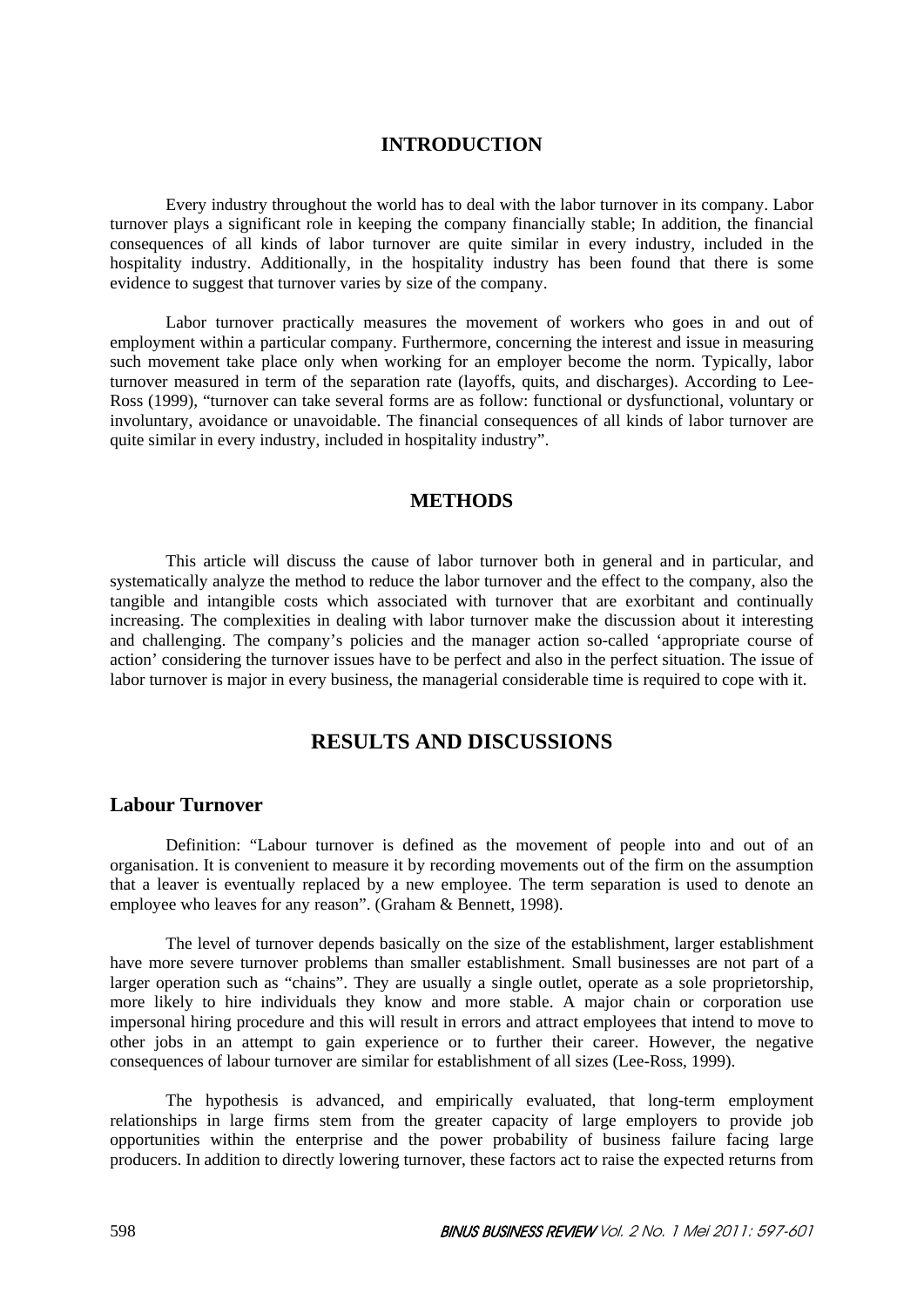on-the-job training as the expected duration of the employment relationship increases. As a result, large firms will invested in higher levels of on-the-job training that in turn inhibits turnover. Mobility is further reduced by large firms hiring employees with lower mobility tendencies and paying mobility-inhibiting wage premium and fringe benefits in order to protect their training investments.

Hospitality industry has been characterised as having excessive level of labour turnover. With the increasingly high costs of replacing employees, it is in the best interests of hospitality managers to understand the causes and the effects of turnover so that they may reduce its costs. Labour costs for Hospitality industry include wages paid to hourly employees, salaries paid to management and supervisory staff, and employee benefits for all employees. For example, in the United States, the average labour cost is typically 25-40%.

### **Measurement of Labour Turnover**

There are two common formulae used for measuring labour turnover:

A- The separation or wastage rate, which express the number of separations during a period (usually one year) as a percentage of the average number employed during that period:

> Number of separation during period -------------------------------------------------- X 100 Average number employed during period

B- The labour stability index, which shows the percentage of the employees who have had at least one year's service:

> Employees with at least one year's service -------------------------------------------------------- X 100 Number of employees employed one year ago

A variation on the labour stability index is the "fringe turnover index":

| Number of employees who joined and left within one year |       |
|---------------------------------------------------------|-------|
|                                                         | X 100 |
| Average number employed during the year                 |       |

(the above formulas are adapted from Graham & Bennett 1998)

Labour turnover costs may or may not decrease average employment in a partial equilibrium model of labour demand depending on the form of the revenue function, on the rates of discount and of labour attrition, and on the relative size of hiring and firing costs. If discount and attrition rates are strictly positive, firing costs may well increase average employment even when hiring costs reduce it. The labour turnover increase when employees more specialised, more difficult to find and require more training. It is made up of some or all of the following components:

- Lower production during learning period
- Lost production while the employee is being replaced
- Payment or other employees at overtime rates while waiting for replacement
- Possible diversion of efforts of more highly skilled employees while waiting for replacement
- Cost of scrap and spoiled work while job is being learned
- Cost of recruitment, selection and medical examination
- Training cost
- Administrative cost of removing from and adding to payroll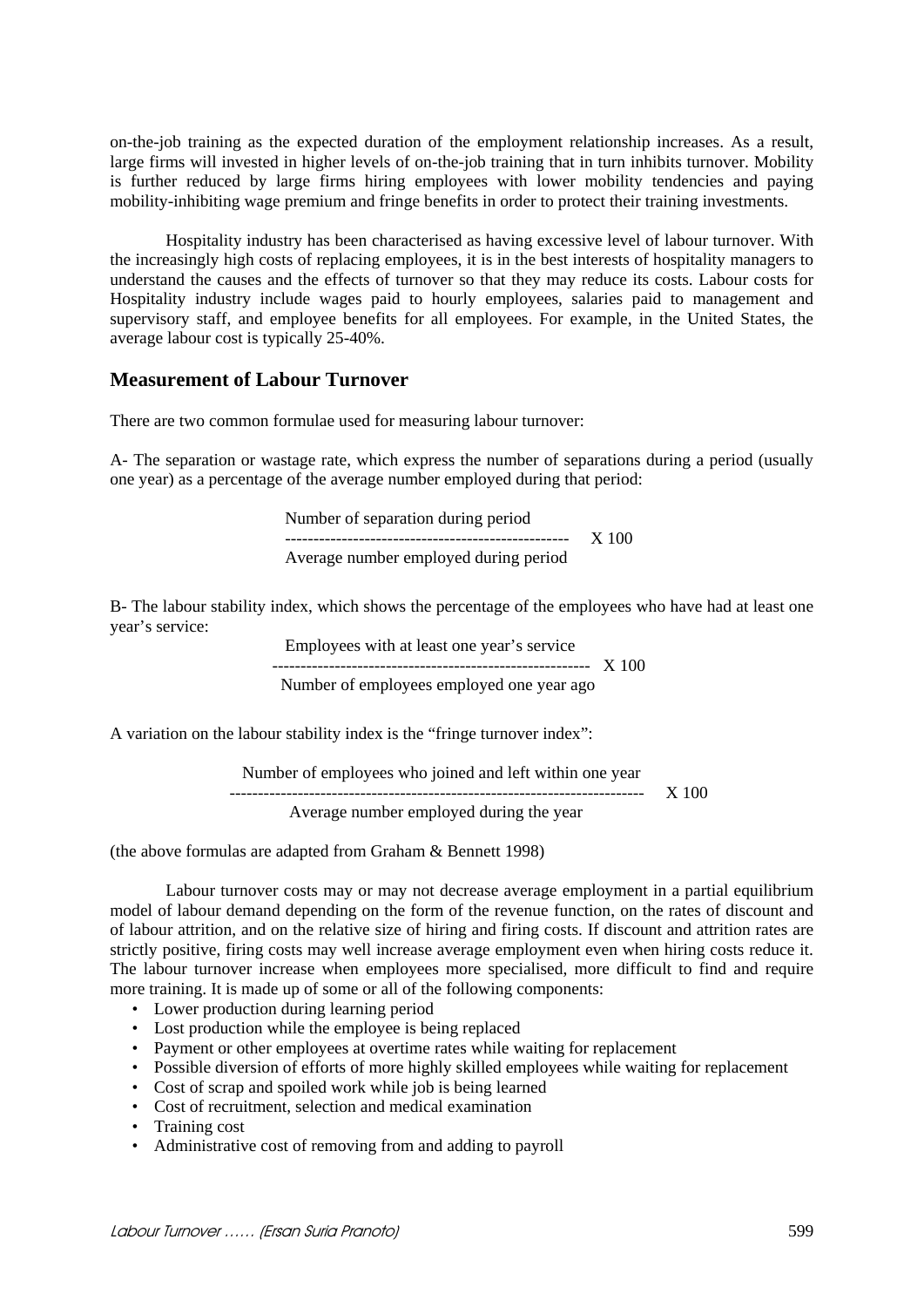## **Reduction of Labour Turnover within Hospitality Industry**

Recently many researchers have been conducted related to methods of curbing turnover in the small and medium sized sector of hospitality industry. These researches recommend that turnover rate can be reduced by:

- Provision of job security via long term contracts (Simms, Hales and Riley, 1998)
- Strategically place induction programmes highlighting the organisation's aim for long term employment (Denvir and McMahon, 1992)
- Provision of selected benefits (retirement plans, group vision insurance, etc.) however, other benefits, such as, child care, transportation, did not have any effect on turnover (Ohlin and West 1993)
- Availability of internal labour market (hire-from-within policy) since these promotes employee commitment (Woods and Macauley, 1989)
- Availability of supervisory and management career-path programmes (Woods and Macauley, 1989)
- Union loyalty-employee's commitment to a local union (Deery, Iverson and Erwin, 1994; Iverson and Macauley 1997)
- Hiring of older employees (Harbourne, 1995, cited in Lee-Ross, 1999)

Iverson and Deery (1997) summarise the findings of their study along with the research of others and conclude that the hospitality industry tends to create and reinforce a turnover culture. Employees enter believing their career will be limited. This position may be countered by establishing promotion from within organisation and by encouraging union membership among workers. They also state that other methods could be adopted such as, recruitment and selection method, realistic job preview, bio-data collection and personality test (Lee-Ross, 1999).

# **CONCLUSIONS**

Every business in the world has to deal with labour turnover along with its impact, especially in the hospitality industry where labour turnover tends to be higher than any other industries, because of the rapid growth of this particular industry. However, as this article has discussed before, there are formulas that can measure the labour turnover. The fact that workers in hospitality industry in early stage of their career expect to move from one job to another, resulting the low desirability placed on job security. Nonetheless, there are some positive impacts such as, new workers could add new flavour to the atmosphere, and could bring new ideas. The company have to measure the labour turnover periodically, and come up with some policy, which will keep the labour turnover level at the safe and affordable level. Commonly, the consequence of having a high labour turnover is mainly financial. The methods to reduce the level of labour turnover such as, providing the job security for the longterm contract, placing induction programmes highlighting the organisation's aim for long-term employment, etc, could be used effectively to keep it at the right level. The ability of a company in the hospitality industry to keep their labour turnover's level steady, neither too high nor too low, maybe a key to a future success.